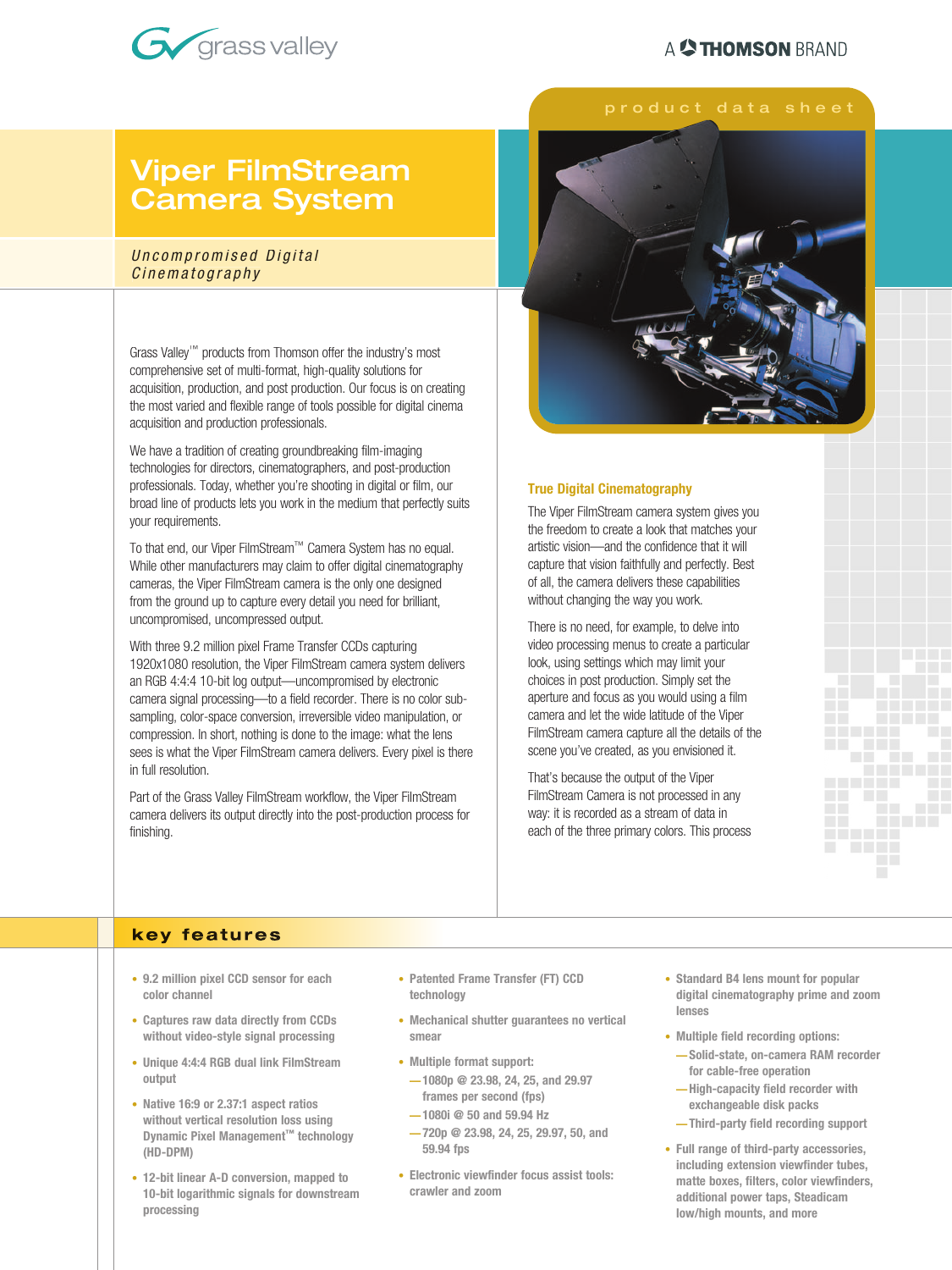#### **Dynamic Pixel Management**

By grouping the 4320 vertical sub-pixels on the CCDs to map to the desired line rate, all popular video formats can be acquired without compromising image quality.



1080P When four vertical sub-pixels are combined per scanning line, the total line count becomes 1080 lines  $(4320 / 4 = 1080)$ . So, a 1920 x 1080 image is obtained with a 16:9 aspect ratio. Line N Line N+1 Line  $N+2$ 

720P When six vertical sub-pixels are combined per scanning line, the total line count becomes 720 lines  $(4320/6 - 720)$ . So, a 1920 x 720 image is obtained with a 16:9 aspect ratio. Line N Line N+1

The advantage of working with this lower line count is that higher frame rates can be used for creating slo-motion effects in post production.

# 1920 Pixels 1440 1080 Lines Lines

**Cinemascope-Style Aspect Ratio**<br> $\frac{1}{\frac{1}{\frac{1}{\sqrt{1}}}}$  (When three vertical sub-pixels)  $\overline{\lim_{\text{Line } N}}$  When three vertical sub-pixels<br>Line N +1 are combined per scanning line, Line  $N+2$  the total line count becomes Line  $N+3$  1440 lines  $(4320/3 = 1440)$ .

By using the center 1080 lines, a 2.37:1 aspect ratio is achieved without the need for anamorphic lenses while maintaining full 1920 x 1080 resolution.

ensures that every pixel is accurately rendered into the post-production process, giving colorists an uncompromised signal with which to work. There is no irreversible camera processing such as gamma, knee, contouring, white balance, or clipping. From this stream of digital data, the colorist, using a workstation such as the Grass Valley Specter Virtual DataCine, has a full-resolution image with which to work.

Like a professional 35 mm film camera, you focus the Viper FilmStream camera by measuring the camera-to-object distance and setting the lens. The camera offers both a "crawler" tool and an instantaneous 2x electronic viewfinder zoom to provide a quick and easy confirmation of focus without affecting the picture at the main output.

Providing a perfect complement for theatrical release motion pictures, the Viper FilmStream camera system supports the 2.37:1, Cinemascope-style aspect ratio without the need for anamorphic lenses. There is no need to crop the image and lose vertical resolution to get this aspect ratio. By using our unique HD-DPM sensor technology, the height of the individual pixel grouping can be changed, letting you switch the camera from 16:9 to 2.37:1, while maintaining full vertical resolution.

On the output side, the Viper FilmStream camera can record onto a field digital disk recorder. The camera supports a variety of third-party fieldrecording technologies. Removable disk packs are available in capacities up to more than an hour, providing far more recording time than a film magazine. This extended recording time makes for fewer reloads that interrupt the flow of shooting and make special-purpose shoots—such as those in helicopters or underwater—far more practical and efficient. For hand-held or tight shots, the compact and lightweight Viper FilmStream camera supports a third-party solid-state RAM recorder which clips onto the back of the camera for cable-free shooting.

In other words, with its small size and weight and its flexible recording modes, you can take a Viper FilmStream camera anywhere.

Digital Lab/Post

#### **The Viper FilmStream Workflow**

The Viper FilmStream camera fits right into your production workflow with the added benefit of in-field recording of SD and HD dailies and the ability to review as material is being recorded on the set. With the support of many third-party recording, lens, and camera-accessory manufacturers, it's easy

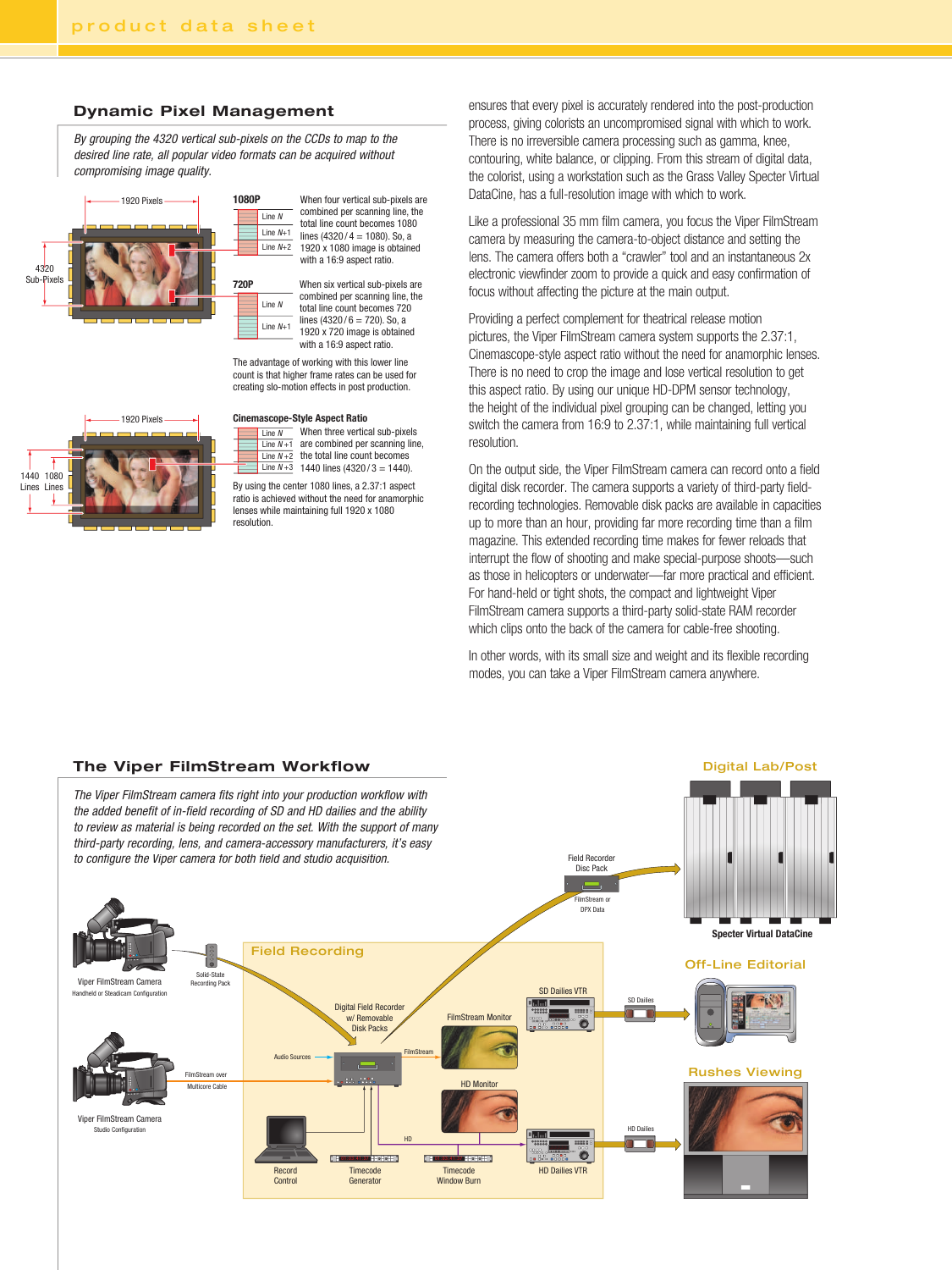#### **Viper FilmStream Workflow**

If you're used to shooting 16 mm or 35 mm film, your on-set workflow remains the same with a Viper FilmStream camera. That's because the camera is as convenient to set up as a film camera. And because it delivers uncompromised, wide-latitude output to post production, it has no equal in digital cinematography. It intercuts very well with 16 mm and 35 mm film, allowing you to get the shot the way you want in the medium most effective for your vision.

On set with the Viper FilmStream camera, a cinematographer uses his or her experience and skill to create the look as envisioned for that production. The camera captures that look: digitally and completely. The filmmakers can then look at its output—either instantly with an on-set monitor or via digital dailies-to ensure that every shot meets their exacting standards.

This scenario is far different from workflows based around highdefinition (HD) HD cameras for digital cinematography. The biggest difference is that the RGB 4:4:4 10-bit log output of the Viper FilmStream camera is untouched by any video signal processing. By capturing exactly what the camera sees there is no risk of making irreparable changes to image quality that can tie a filmmaker's hands downstream. Work on set is also faster using a Viper FilmStream camera because it eliminates the interruptions and delays caused by engineers needing to make adjustments to an HD camera's video processing.

As in traditional film post production, the director and cinematographer have the chance to adjust the color balance of the Viper FilmStream camera's output in a timing session, but with instant and precise results: there is no waiting for answer prints to be struck. And with digital intermediate post becoming increasingly common, the Viper FilmStream camera system delivers right into the heart of the process, bypassing negative processing and film scanning.

#### **Operational Modes**

The Viper FilmStream camera can be operated in four different modes: a FilmStream 4:4:4 log output, which offers uncompressed, uncompromised, unprocessed output; a 4:4:4 RGB video output that adds video processing to create a full-bandwidth, full-resolution camera with color balance, colorimetry, gamma, highlight handling, and detail enhancement at the camera; an HDStream mode, which still benefits from the wide-latitude image capture, but provides an output as 4:2:2 HD, which is very similar to the FilmStream output, but with color balancing to true 3200° or 5600°; and a YUV mode, which offers superior image quality for fully processed HD productions.

In FilmStream mode, because there is no video signal processing, the output on a monitor appears flat and with a pronounced green cast. To view this output on set, the camera includes digital HD and analog standard-definition monitoring outputs. You can color correct these outputs using the color temperature switch on the camera, thus creating an appealing HD-image for the untrained eye. This correction has absolutely no effect on the FilmStream output, which remains unprocessed and uncompromised.

> On the set of Red Riding Hood with cameraman Joe Di Gennaro, SOC and the very configurable Viper Filmstream camera

### **What the Professionals Are Saying**

The Viper FilmStream camera system is already receiving critical<br>acclaim among film professionals in Hollywood and around the world.

"From the first day of shooting 'Indoor Fireworks' until its premiere screening on 35mm film, the Viper FilmStream camera and its uncompressed images performed superbly. On set and in post<br>production it handled very much like film. It was a joy to play with the wide dynamic range during our digital color timing session. From the deepest blacks to the brightest highlights, it was all there."

-Hans van Helden, producer and post-production supervisor

"I found my experiences shooting with Viper FilmStream camera to be an easy transition from shooting with traditional film cameras. I was impressed at how variable we could make its raw images appear. We could easily create the soft, low-contrast look of the kids, and moments later torque the fight images around to match the film.' Bill Bennett, cinematographer

"The Viper FilmStream camera has proven to be the most advanced digital camera available. It is very capable of satisfying the rigorous requirements of blue- and green-screen photography. The output capabilities fit well into the film visual effects workflow, and Thomson is willing and eager to develop and improve this already very capable -David Stump ASC, visual effects supervisor and DoP camera.'

"I thought the concept of making an uncompressed, unprocessed digital negative was promising, and when I saw the 35 mm print of Dave Stump's composite it looked excellent. The matting of the woman's blond hair and the glass of water were perfect. I was also impressed with the clever idea that allows 2.4:1 aspect ratio with no loss of quality without the need for anamorphic optics." -Robert Primes ASC, cinematographer

"In the Viper FilmStream camera, we found a digital way to come as close as possible to the film look. Nothing comes as close as this uncompressed digital medium."

-Marc Felperlaan, cinematographer